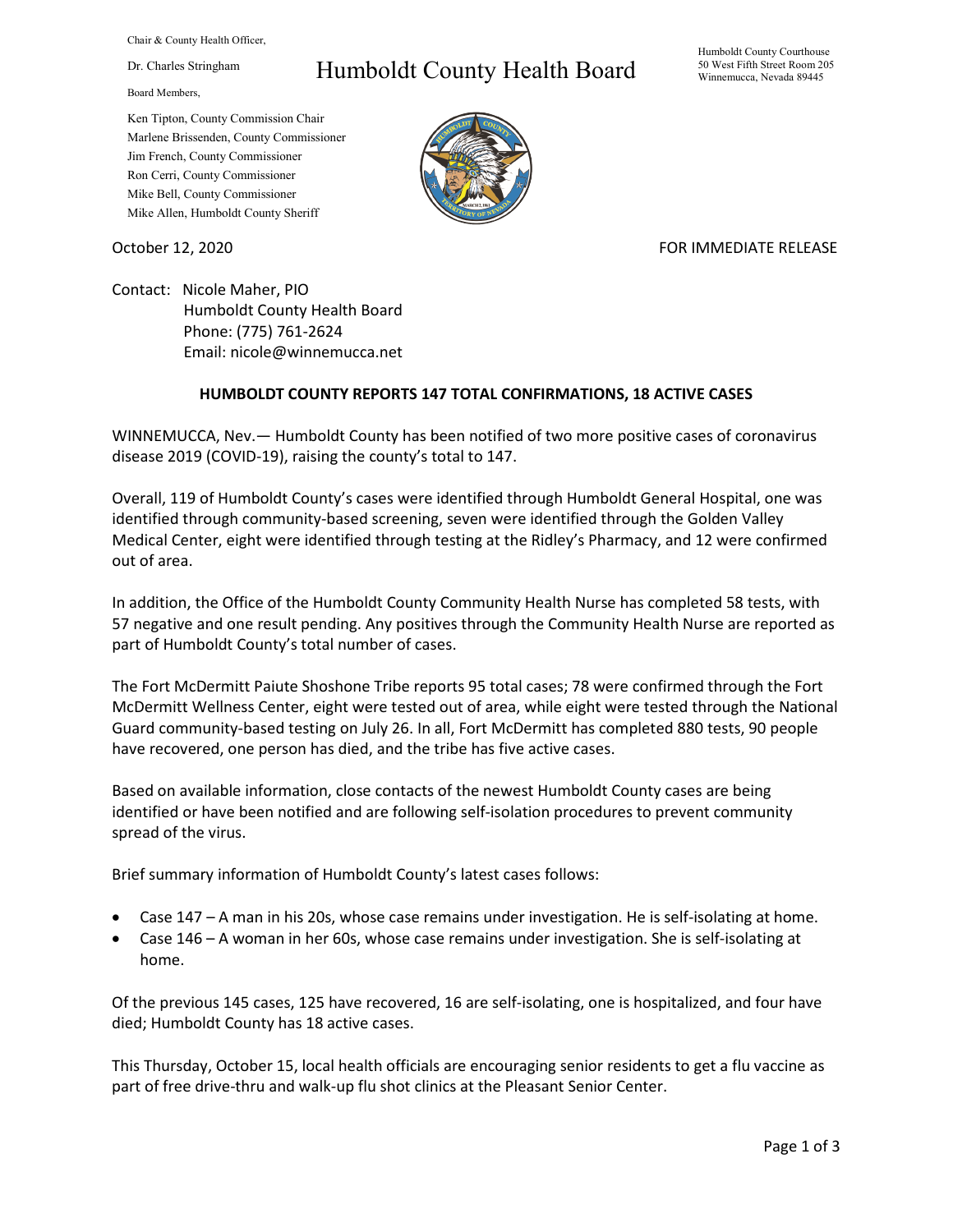Humboldt County Health Officer Charles Stringham, MD, said it's highly likely that flu viruses and the virus that causes COVID-19 will both be spreading this fall and winter.

"While getting a flu vaccine will not protect against COVID-19," said Dr. Stringham, "the flu vaccine is known to reduce the risk of flu illness, hospitalization and death. Plus it will help conserve potentially scarce healthcare resources."

Thursday, the drive-thru senior flu shot clinic will take place from 8 a.m. to 10 a.m. at the senior center's drive-thru garage; a walk-up flu shot clinic will follow from 10 a.m. to 12 p.m. at the center's back porch. All participants will receive the quadrivalent four-ingredient, preservative-free flu vaccine that is approved for people 65 years and older.

The vaccinations are provided by the Nevada Division of Public and Behavioral Health; Humboldt County Community Health Nurse Marsha Foreman, RN, will oversee the distribution. All participants must wear a mask and bring their own pen to limit transmission of COVID-19.

Dr. Stringham said anyone can get the flu, but persons over the age of 65 are at greatest risk.

"The best precautions for seniors include getting a flu shot, wearing a mask, maintaining a proper social distance and being conscientious about hand washing," he said.

Persons with suspected or confirmed COVID-19, regardless of whether they have symptoms, should not get a flu vaccine until they have met the criteria to discontinue their isolation; this will help prevent any potential exposure to healthcare personnel and other participants to COVID-19.

To prevent the spread of COVID-19 in Humboldt County:

- Stay home to limit exposure, and wear a facial covering if going out in public is necessary.
- Maintain 6 feet of distance from other people at all times.
- Wash hands often with soap and water for at least 20 seconds. If soap and water are not available, use an alcohol-based hand sanitizer.
- Avoid visiting sick people or those who are self-isolating.
- Avoid touching eyes, nose, and mouth.
- Cover coughs and sneezes with a tissue, and throw the tissue in the trash.
- Clean and disinfect frequently touched objects and surfaces.
- Self-isolate if they have had a known exposure, or if they are awaiting COVID-19 test results.
- Stay informed. The COVID-19 situation is changing frequently. Up-to-date information is available on the Centers for Disease Control and Prevention (CDC) [website.](http://www.cdc.gov/coronavirus/2019-ncov/index.html)

The Humboldt General Hospital Screening Clinic has moved to the HGH West Campus, located at 51 E. Haskell Street. From 8 a.m. to 4:30 p.m. Monday through Friday, the clinic offers drive-thru screening for asymptomatic and symptomatic persons with a doctor's order only. Those who are experiencing severe COVID-like symptoms should go directly to the HGH Emergency Department.

The Office of the Humboldt County Community Health Nurse also is offering testing to asymptomatic persons with no known exposure. For more information or to make an appointment, residents may call